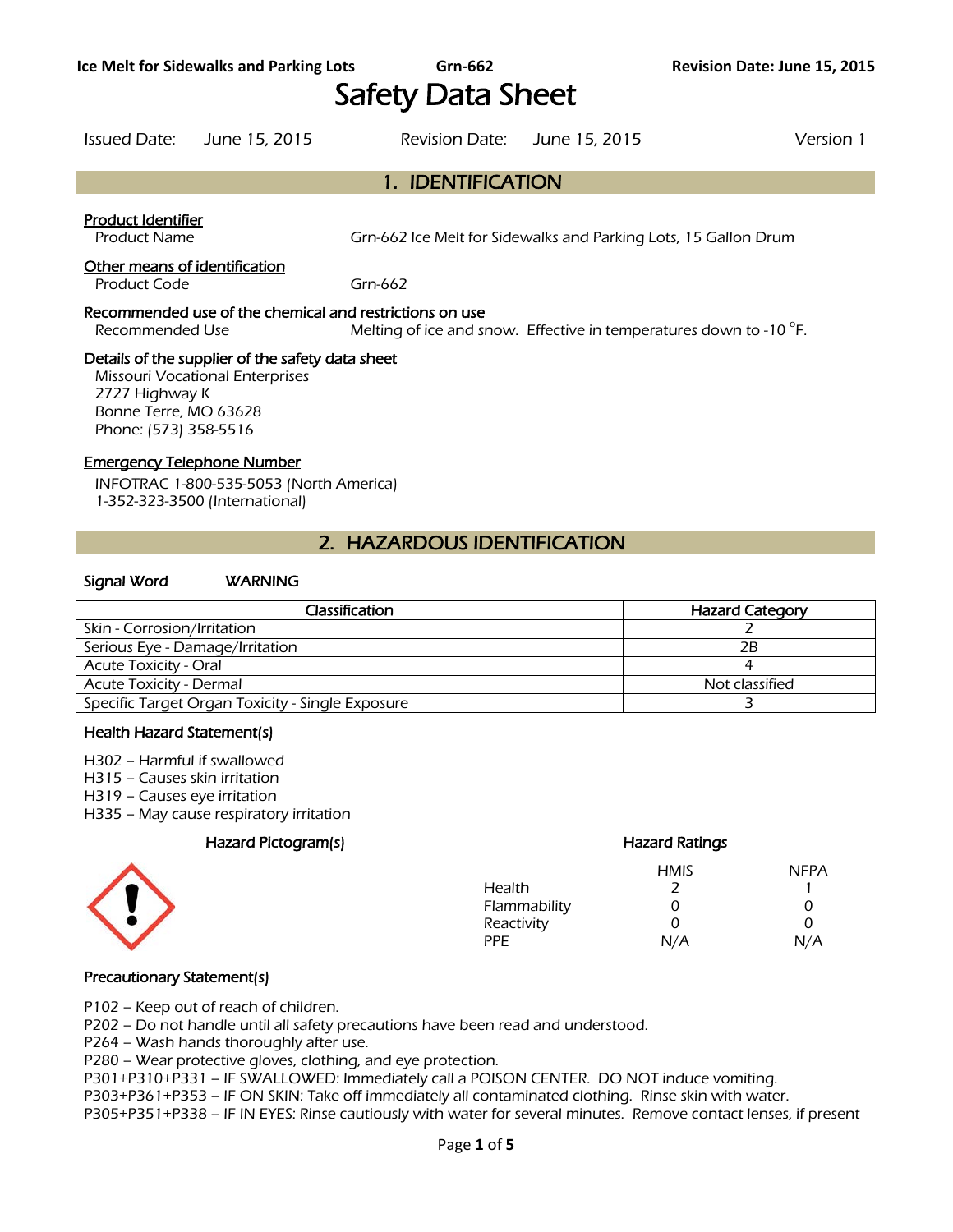## **Ice Melt for Sidewalks and Parking Lots Grn-662 Grn-662 Revision Date: June 15, 2015**

and easy to do. Continue rinsing. P501 – Dispose of contents and/or container in accordance with local, regional, national or international regulations.

## Potential Health Effects

| <b>Skin Contact</b> | May cause irritation.              |
|---------------------|------------------------------------|
| Eye Contact         | May cause severe irritation.       |
| Inhalation          | Not an expected route of exposure. |
| Ingestion           | May cause stomach pain.            |

# 3. COMPOSITION/INFORMATION ON INGREDIENT

| <b>Chemical Name/Pure Substance</b> | CAS#           | Weight-% |
|-------------------------------------|----------------|----------|
| Calcium Chloride                    | 10043-52-4     | 25-30    |
| Urea Industrial Grade               | $57-13-6$      | 3-6      |
| Magnesium Chloride                  | 7791-18-6      | 1-5      |
| Triethanolamine                     | $102 - 71 - 6$ | $0 - 2$  |
|                                     |                |          |

\*\*If Chemical Name/CAS No is "proprietary" and/or Weight-% is listed as a range, the specific chemical identity and/or percentage of composition has been withheld as a trade secret.

## 4. FIRST-AID MEASURES

| <b>General Advice</b> | If you feel unwell, seek medical advice (show label where possible).                                                         |
|-----------------------|------------------------------------------------------------------------------------------------------------------------------|
| Eye Contact           | Immediately flush eyes with water continuously for at least 15 minutes getting under the<br>upper and lower eyelids as well. |
| <b>Skin Contact</b>   | Flush with water or shower.                                                                                                  |
| Inhalation            | Remove to fresh air. If symptoms persist get medical advice/attention.                                                       |
| Ingestion             | Do NOT induce vomiting. Give large amounts of water and transport to medical facility.                                       |

## Most important symptoms and effects

Eye and skin irritation. Continued contact with the eyes or skin could cause more serious symptoms to occur, such as, severe skin and eye burns and damage.

## 5. FIRE-FIGHTING MEASURES

## Extinguishing Media

Suitable Extinguishing Media: This material does not burn. Use media suitable to the surrounding fire. Unsuitable Extinguishing Media: This material does not burn. Use media suitable to the surrounding fire.

## Specific Hazards Arising from the Chemical

This material does not burn.

## Protective equipment and precautions for firefighters

As in any fire, wear self-contained breathing apparatus and full protective fire fighting gear.

# 6. ACCIDENTAL RELEASE MEASURES

## Personal precautions, protective equipment and emergency procedures

| Personal precautions             | Isolate the area. Avoid contact with skin and eyes. Wash exposed body<br>areas thoroughly after handling. |  |
|----------------------------------|-----------------------------------------------------------------------------------------------------------|--|
| <b>Environmental precautions</b> | Not expected to be harmful to the environment.                                                            |  |

Page **2** of **5**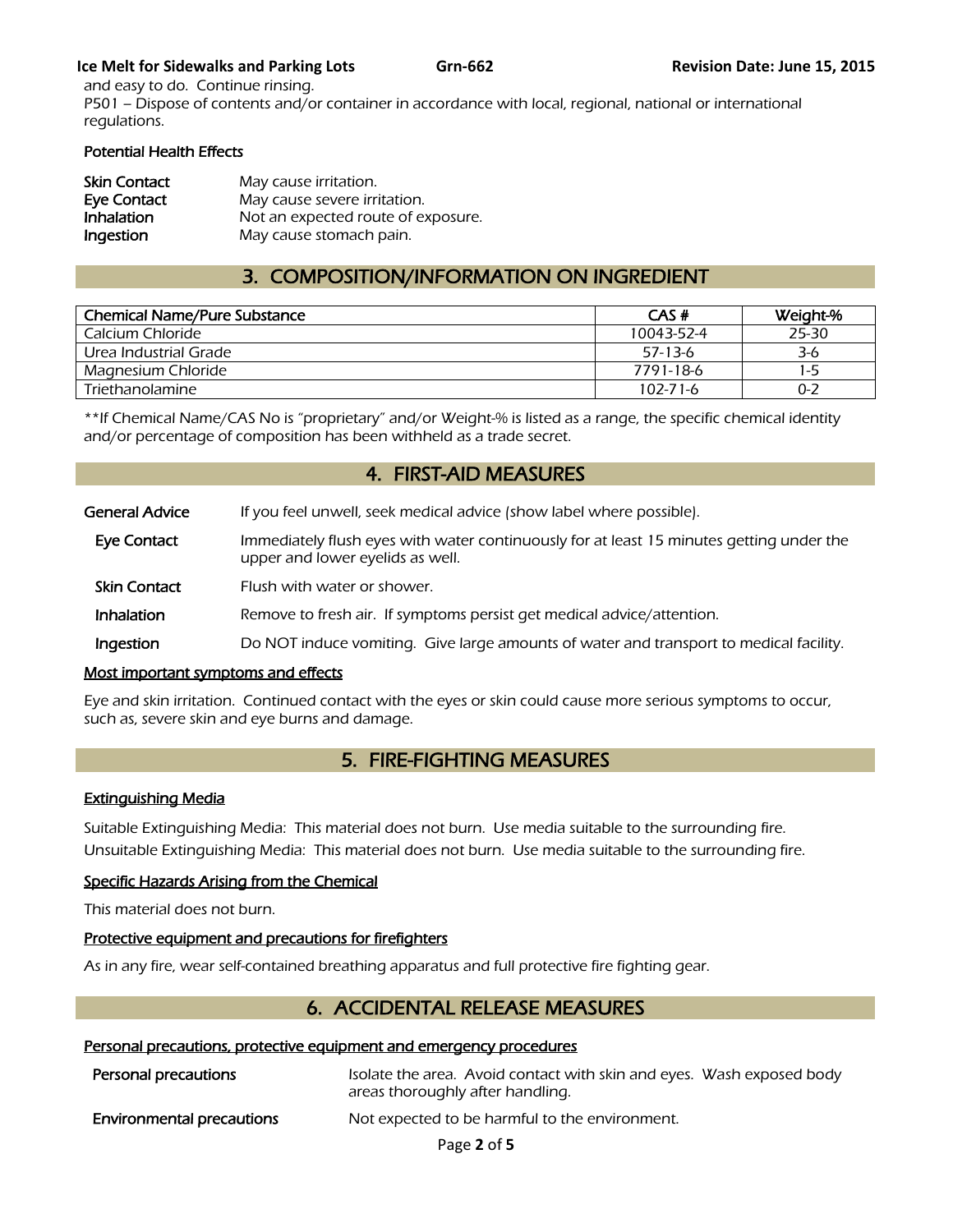## Methods and material for containment and clean up

| <b>Methods for Containment</b> | Stop the flow of material if safe to do so. Dike the spilled area where<br>possible.                                                                                      |
|--------------------------------|---------------------------------------------------------------------------------------------------------------------------------------------------------------------------|
| Methods for Clean up           | Absorb spill with materials such as sand, earth, or vermiculite. Collect<br>material in a suitable and properly labeled container. Flush residue with<br>plenty of water. |

# 7. HANDLING AND STORAGE

## Precautions for safe handling

As with all chemicals, good industrial hygiene should be followed when handling this product. Appropriate gloves and safety glasses/goggles. Wash thoroughly after handling. Wash hands before breaks, eating, drinking, or smoking.

## Conditions for safe storage, including any incompatibilities

Store container tightly closed and in a cool, dry area away from direct sunlight and moisture.

# 8. EXPOSURE CONTROLS/PERSONAL PROTECTION

| Appropriate engineering controls      |                                                                                                        |
|---------------------------------------|--------------------------------------------------------------------------------------------------------|
| <b>Engineering Controls</b>           | Use only in well-ventilated areas.                                                                     |
|                                       | Individual protection measures, such as personal protective equipment                                  |
| Eye/Face Protection                   | Wear safety glasses with side shields or chemical goggles.                                             |
| Skin and Body Protection              | Wear clean, body-covering clothing.                                                                    |
| <b>Respiratory Protection</b>         | Not required under normal use conditions.                                                              |
| <b>General Hygiene Considerations</b> | Wear appropriate clothing to quard against splashing. Maintain an eyewash<br>station in the work area. |

# 9. PHYSICAL AND CHEMICAL PROPERTIES

## **Appearance**

| <b>Physical State</b><br>Color                                     | Liquid<br>Clear Amber                         | Odor<br><b>Odor Threshold</b> | Not Determined<br>Not Determined |
|--------------------------------------------------------------------|-----------------------------------------------|-------------------------------|----------------------------------|
| <b>Property</b>                                                    | <b>Values</b>                                 | <b>Remarks - Method</b>       |                                  |
| рH                                                                 | Not available                                 |                               |                                  |
| Melting Point/Freezing Point<br><b>Boiling Point/Boiling Range</b> | 252 °F (122 °C)                               |                               |                                  |
| <b>Flash Point</b>                                                 | Not available                                 |                               |                                  |
| <b>Evaporation Rate</b>                                            | Not available                                 |                               |                                  |
| Flammability (Solid, Gas)                                          | Not available                                 |                               |                                  |
| <b>Upper Flammability Limits</b>                                   | Not available                                 |                               |                                  |
| <b>Lower Flammability Limits</b>                                   | Not available                                 |                               |                                  |
| <b>Vapor Pressure</b>                                              | 7-15 mmHg @ 77 $^{\circ}$ F (25 $^{\circ}$ C) |                               |                                  |
| <b>Vapor Density</b>                                               | Not available                                 |                               |                                  |
| <b>Specific Gravity</b>                                            | 1.334                                         |                               |                                  |
| <b>Water Solubility</b>                                            | Complete                                      |                               |                                  |
| Solubility in other solvents                                       | Not available                                 |                               |                                  |
| <b>Partition Coefficient</b>                                       | Not available                                 |                               |                                  |
| <b>Auto-ignition Temperature</b>                                   | Not available                                 |                               |                                  |
| <b>Decomposition Temperature</b>                                   | Not available                                 |                               |                                  |
| <b>Viscosity</b>                                                   | Not available                                 |                               |                                  |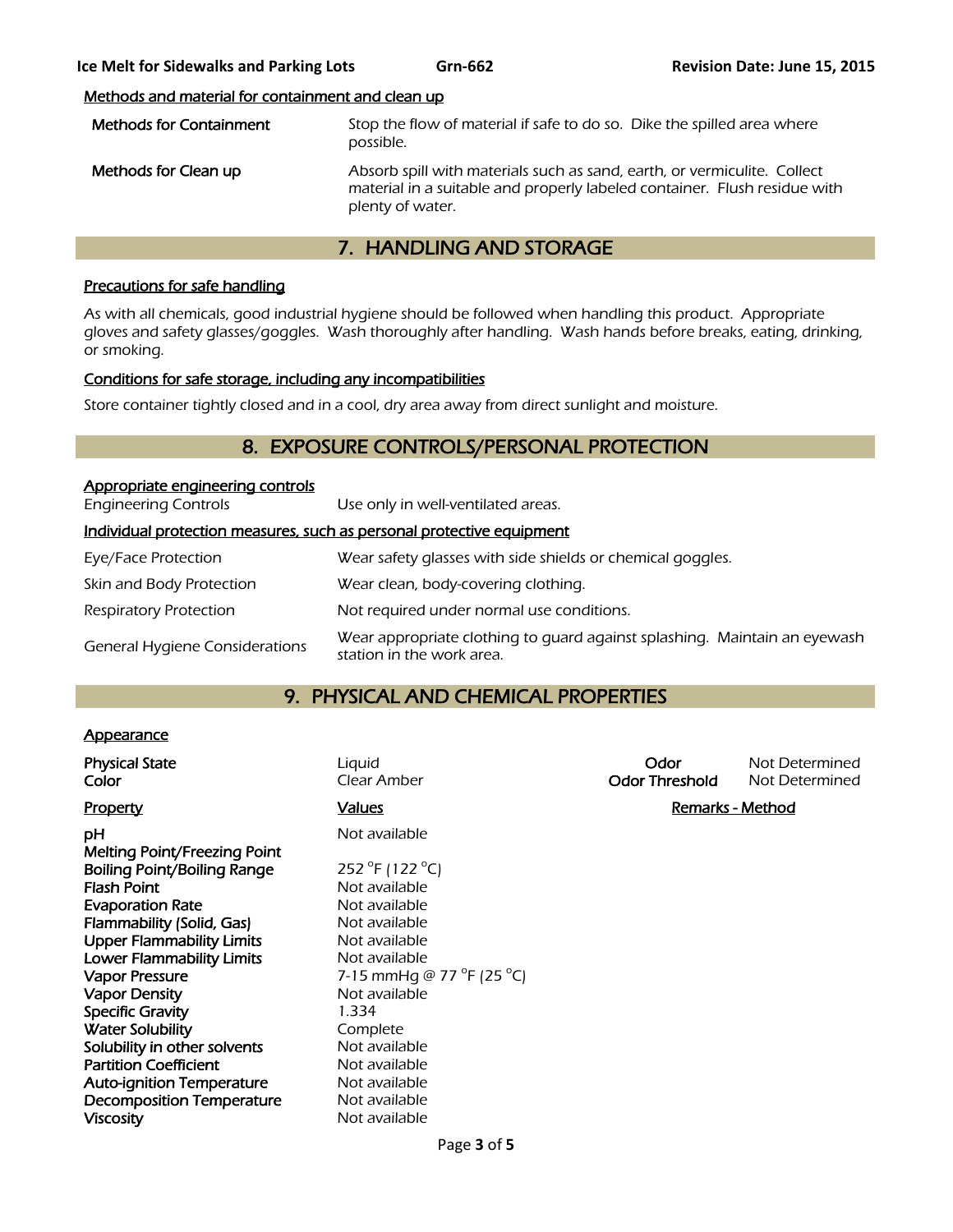# 10. STABILITY AND REACTIVITY

| Reactivity                                        | Not reactive under normal use and conditions.    |
|---------------------------------------------------|--------------------------------------------------|
| <b>Chemical Stability</b>                         | Stable under normal conditions.                  |
| <b>Conditions to Avoid</b>                        | Temperatures above 350 °F                        |
| Incompatible materials                            | Aluminum, yellow brass, sulfuric acid, and zinc. |
| <b>Hazardous Decomposition</b><br><b>Products</b> | Will not decompose.                              |
| <b>Hazardous Polymerization</b>                   | Not available.                                   |

# 11. TOXICOLOGICAL INFORMATION

| Information on likely routes of exposure |                                                                             |  |
|------------------------------------------|-----------------------------------------------------------------------------|--|
| Eye contact                              | May cause irritation and possibly damage.                                   |  |
| Skin contact                             | May cause irritation. Long term exposure could lead to skin burns.          |  |
| Ingestion                                | May result in gastrointestinal pain and damage.                             |  |
| Inhalation                               | Not a likely route of exposure.                                             |  |
| Symptoms related to the physical,        | Swelling, pain, or redness in and around the eyes. Irritated and possibly   |  |
| chemical, and toxicological              | redness on the skin which could lead to burns. Pain in the gastrointestinal |  |
| characteristics                          | area.                                                                       |  |
| Carcinogenicity                          | Not classified as a human carcinogen.                                       |  |
| Reproductive toxicity                    | Not available.                                                              |  |
| <b>Toxicological information</b>         | Not available.                                                              |  |

# 12. ECOLOGICAL INFORMATION

| Ectotoxicity                  | Acute amounts are non-toxic to aquatic life. Large amounts or spills could be<br>harmful to aquatic life. |
|-------------------------------|-----------------------------------------------------------------------------------------------------------|
| Persistence and degradability | The material is inorganic and not subject to biodegradation.                                              |
| Bioaccumulative potential     | Not expected to accumulate in living organisms.                                                           |
| Other adverse effects         | Not available.                                                                                            |

# 13. DISPOSAL CONSIDERATIONS

| <b>Disposal Instructions</b>             | Dispose of in accordance with local, state, and federal regulations. Do not<br>dump into any sewers, on the ground, or into any body of water. |  |
|------------------------------------------|------------------------------------------------------------------------------------------------------------------------------------------------|--|
| Hazardous Waste Code                     | Not available.                                                                                                                                 |  |
| Waste from residues / unused<br>products | Dispose of to an approved waste management site in accordance with local,<br>state, and federal regulations.                                   |  |
| <b>Contaminated Packaging</b>            | Dispose of to an approved waste management site in accordance with local,<br>state, and federal regulations.                                   |  |

## 14. TRANSPORT INFORMATION

Note Note **Please see current shipping paper for most up to date shipping information**,